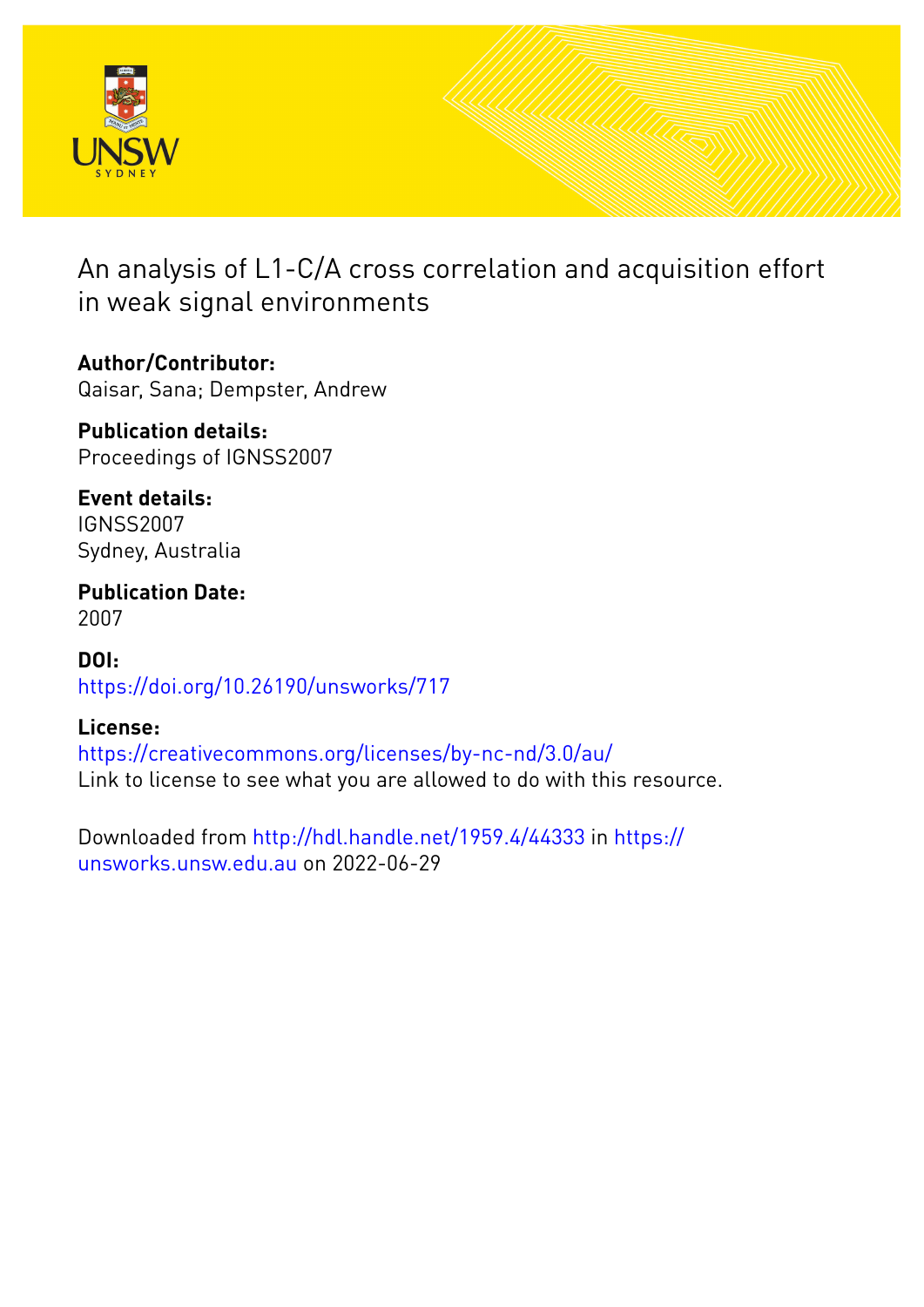# **An Analysis of L1-C/A Cross Correlation & Acquisition Effort in Weak Signal Environments**

#### *Sana Ullah Qaisar*

School of Surveying & Spatial Information Systems University of New South Wales, Sydney 2052, Australia Tel: +61 (2) 93854208 Fax: +61 (2) 93137493 s.qaisar@student.unsw.edu.au

#### *Andrew G Dempster*

School of Surveying & Spatial Information Systems University of New South Wales, Sydney 2052, Australia Tel: +61 (2) 93856890 Fax: +61 (2) 93137493 a.dempster@unsw.edu.au

#### **ABSTRACT**

Modern mobile devices are now equipped with GPS-receivers to provide E911 and other location based services. Working indoors, the GPS receiver is likely to experience a situation where some of the received signals are stronger than others. These strong signals can prevent the acquisition of a desired weak signal or lead to false acquisition, due to high cross correlation between the strong and weak signals. The C/A Gold code used in GPS L1 signal has an inherent correlation protection of about 24 dB. This becomes inadequate for weak signal acquisition in the presence of multiple strong signals. Various cross correlation mitigation techniques are used to deal with this problem. The impact of cross correlation on weak signal acquisition largely depends on the relative power level and carrier offset of the desired weak signal with reference to the strong interfering signals. This paper first presents an analysis of the L1-C/A cross correlation in the presence of multiple strong signals under different conditions of relative Doppler offset and dwell time. Acquisition of weak signals with different SNR levels is then performed under these conditions, using the "Tong" search algorithm and the results of acquisition are presented. The results indicate that, for certain relative Doppler offsets, extended dwell times assist in combating the cross correlation noise hence improving the detection probability.

**KEYWORDS**: cross correlation, acquisition, probability, interferer, dwell time, relative Doppler offset.

#### **1. INTRODUCTION**

A GPS receiver operating in weak signal environments (like inside buildings or urban canyons) can simultaneously receive strong LOS (line-of-sight) signals as well as attenuated weak signals from satellites. Similar situations may also occur when a GPS receiver is operating in the proximity of a pseudolite. Cross correlation between the local replica of the desired weak signal and a strong signal can exceed the detection threshold, leading to false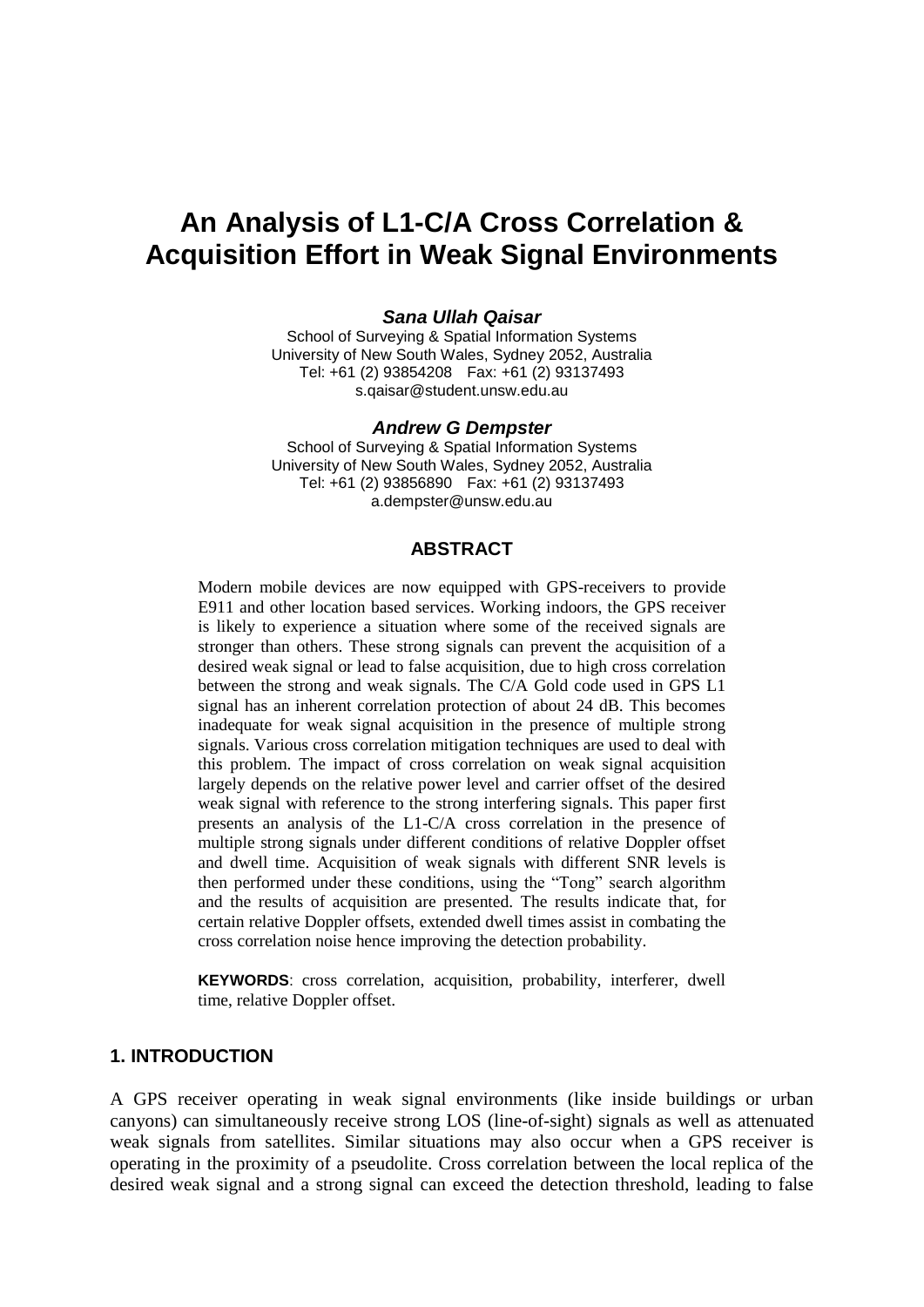acquisition, under such conditions (Glennon *et al*, 2005). It becomes worse as the number of strong signals (which here can be considered to be interferers) increases. The inherent correlation protection of the C/A Gold codes is about 24 dB (Morton *et al*, 2003). This becomes inadequate where acquisition of weak signals, coexisting with strong interferers, is desired. A signal is considered "weak" if its power level is approximately 24 dB (cross correlation margin) less than the reference strong signal. Weak GPS signal are typically acquired by using a combination of the coherent and non-coherent integrations for accumulating the signal energy. This however does not directly address the cross correlation problem (Shanmugam, 2006).

In the first part, this paper examines details of the L1-C/A cross correlation performance, in the presence of multiple strong signals with different relative Doppler offsets and dwell times conditions. Cumulative probabilities of cross correlation results are used for assessing the correlation performance of the L1-C/A signal under these conditions. In order to use realistic Doppler offsets between pairs of satellites, GPS satellites were observed over Sydney and the probability distribution of Doppler offset is generated. In the second part of the paper, acquisition of weak signals, coexisting with strong interferers is performed, using the "Tong" search algorithm (Tong, 1973). Different Doppler offsets and dwell times (integration intervals) are trialled to observe the corresponding cross correlation effects. The results of acquisition indicate that for certain relative Doppler offsets, longer integration intervals assist in combating the cross correlation noise, hence improving the detection probability.

# **2. CROSS CORRELATION ANALYSIS**

The cross correlation performance of the L1-C/A signal is analysed in this section. Separate subsections provide relevant details on the significance of various parameters in the cross correlation performance of the L1-C/A signal.

# **2.1 Raw Full Length C/A Code**

For this case, 1 epoch of raw C/A code (1023 chips) is used. We describe the code as "raw" as it needs not be considered as a signal but simply a sequence of 1s and -1s. It could also be thought of as, a code with one sample per chip. Figure 1 illustrates the cumulative probability of cross correlation for this case. The figure is generated from the result of cross correlation (1023 values) between PRN-18 and PRN-1. The vertical axis in the figure gives the probability of a certain range of cross correlation values along the horizontal axis. And the horizontal axis represents the cross correlation power with reference to the autocorrelation peak, in dB. The autocorrelation peak of a signal like this is 1023. Of the 1023 values in the cross-correlation result, 735 (71.85 %) have the value -1, i.e. 60 dB down from 1023, 136 (13.29%) have the value -65 and 152 (14.86%) have the value 63, totalling 28.15 % that sit at around 24dB down from the autocorrelation peak. This means that the C/A Gold code has correlation protection of about 24 dB. Nearly identical plots are obtained for cross correlating any other two PRN codes (Dempster, 2006).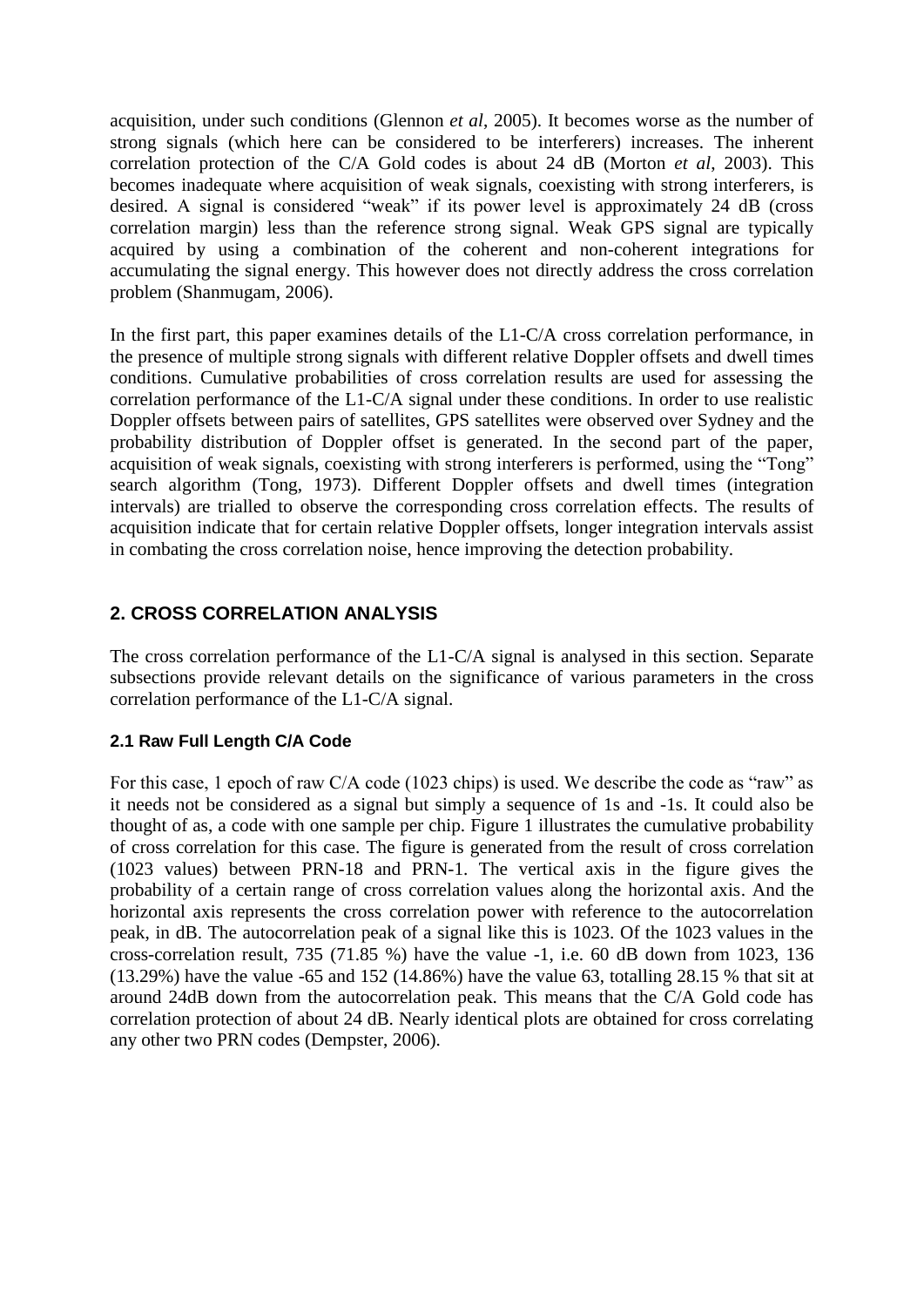

Figure 1. Cumulative probability of raw C/A code cross correlation

# **2.2 Synchronously Sampled C/A Code**

In this case, the 1023 chips in the C/A code period are sampled in such a way that there is exactly the same number of samples in each chip. Figure 2 shows the cumulative probability of cross correlation between two (PRN-18 & PRN-1) synchronously sampled C/A codes. The result indicates that the sampling does not gain any improvements in the correlation protection. The same behaviour is observed for various sampling rates. The only difference, when compared to the raw case is that the curve becomes "smoother" as the sampling rate is increased. This is because individual cross-correlation results here are interpolating between the values in the raw case. Figure 3 illustrates the (asynchronously sampled) case where the sampling rate is not a multiple of the chip rate, e.g. the 5.714 MHz used in the Zarlink GP2015 RF front end (Zarlink Semiconductor, 2005). This causes smoother curves to be observed when compared to a synchronously sampled C/A code case for similar sampling rates.

# **2.3 L1-C/A Signal**

In this case, the L1-C/A signal is considered where C/A code modulates the L1 carrier. The cross correlation between two L1 carriers modulated by different PRN codes (18 & 1) is performed. The signals use a sampling frequency of 5.714 MHz. and intermediate frequency of 1.405 MHz, consistent with the Zarlink GP2015 RF front end (Zarlink Semiconductors, 2005).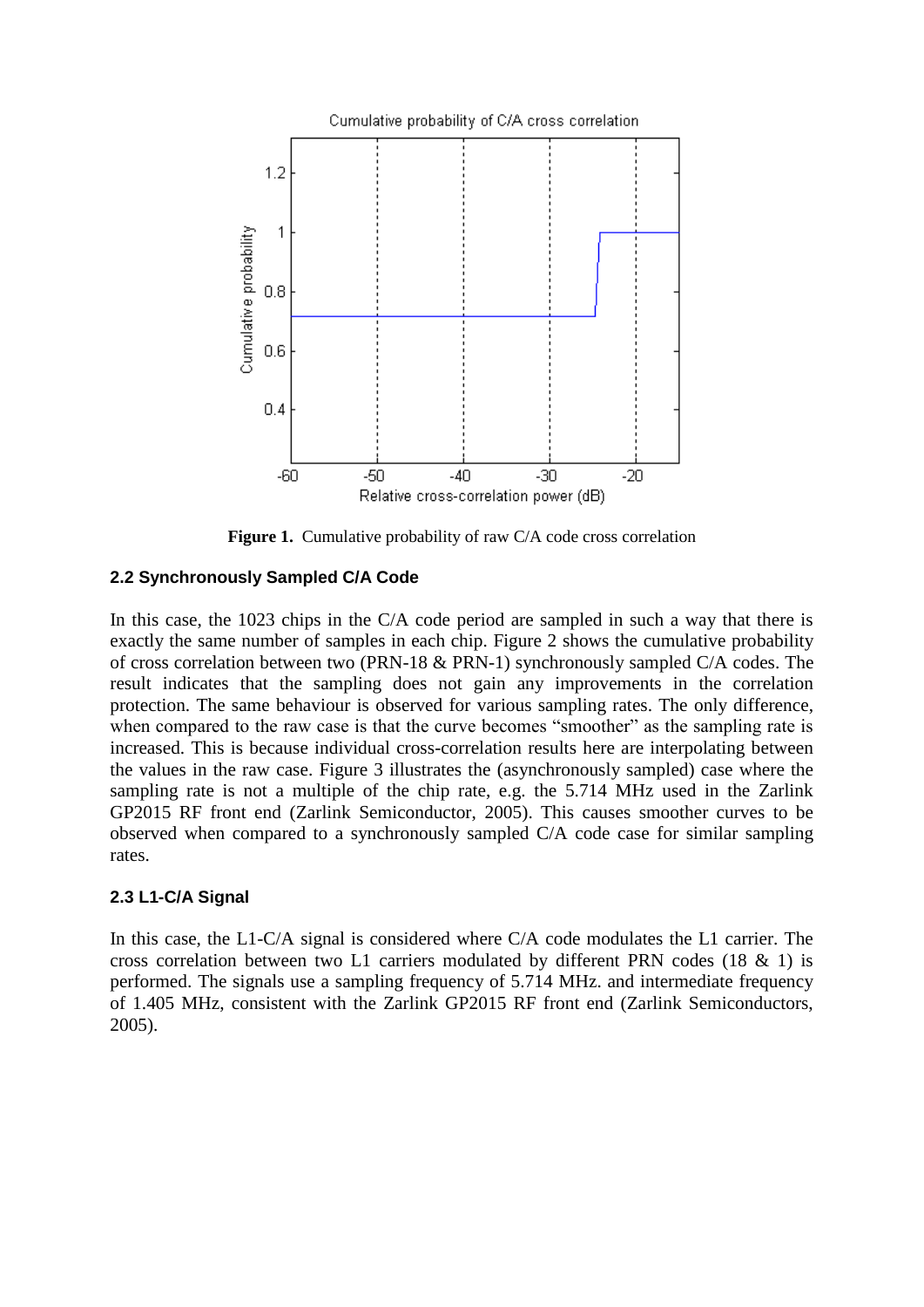

Figure 2. Cumulative probabilities of synchronously sampled C/A code cross correlation (5 samples per chip)



**Figure 3.** Cumulative probabilities of asynchronously sampled C/A code cross correlation sampling rate = 5.714 MHz. (used in the Zarlink GP2015 front end chip)

Cumulative probabilities of this case are shown in Figure 4, for relative Doppler offsets (carrier offset between the two signals being considered for the cross correlation) of zero and 1 kHz. The figure indicates that the cross correlation becomes worse for this case. This is because after mixing with the carrier (in the modulation process), Gold codes loose their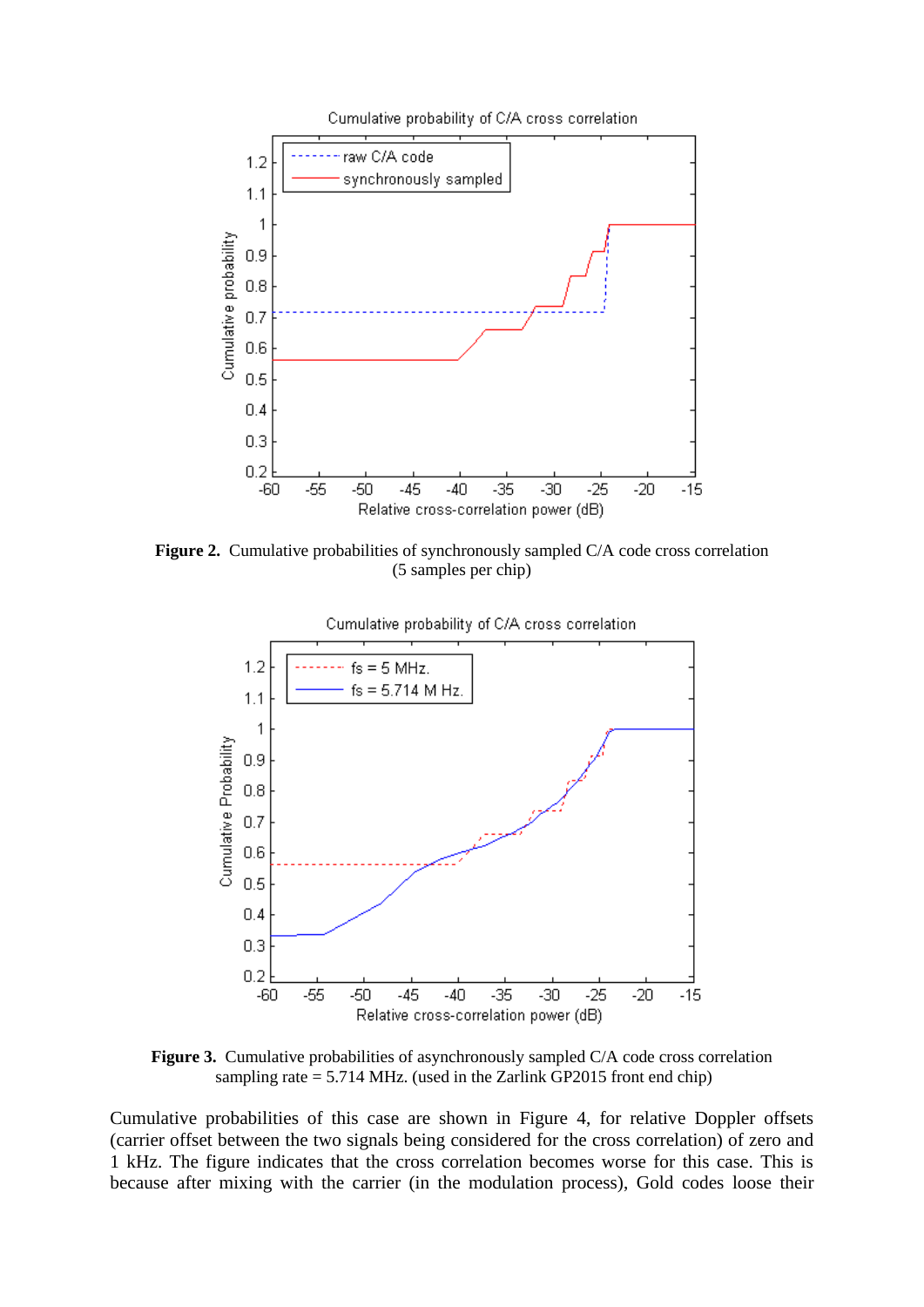original property of low cross correlation (Spilker, 1996). The impact of relative Doppler offset on the cross correlation performance is discussed in the following section.



Cumulative probabilities of L1-C/A cross correlation

Figure 4. Cumulative probabilities of original and modulated C/A Gold codes cross correlation



**Figure 5.** Cumulative probabilities of L1-C/A cross correlation with different relative Doppler offsets

#### **2.4 The Doppler Offset**

In this case, results of cross correlation between two satellites with different relative Doppler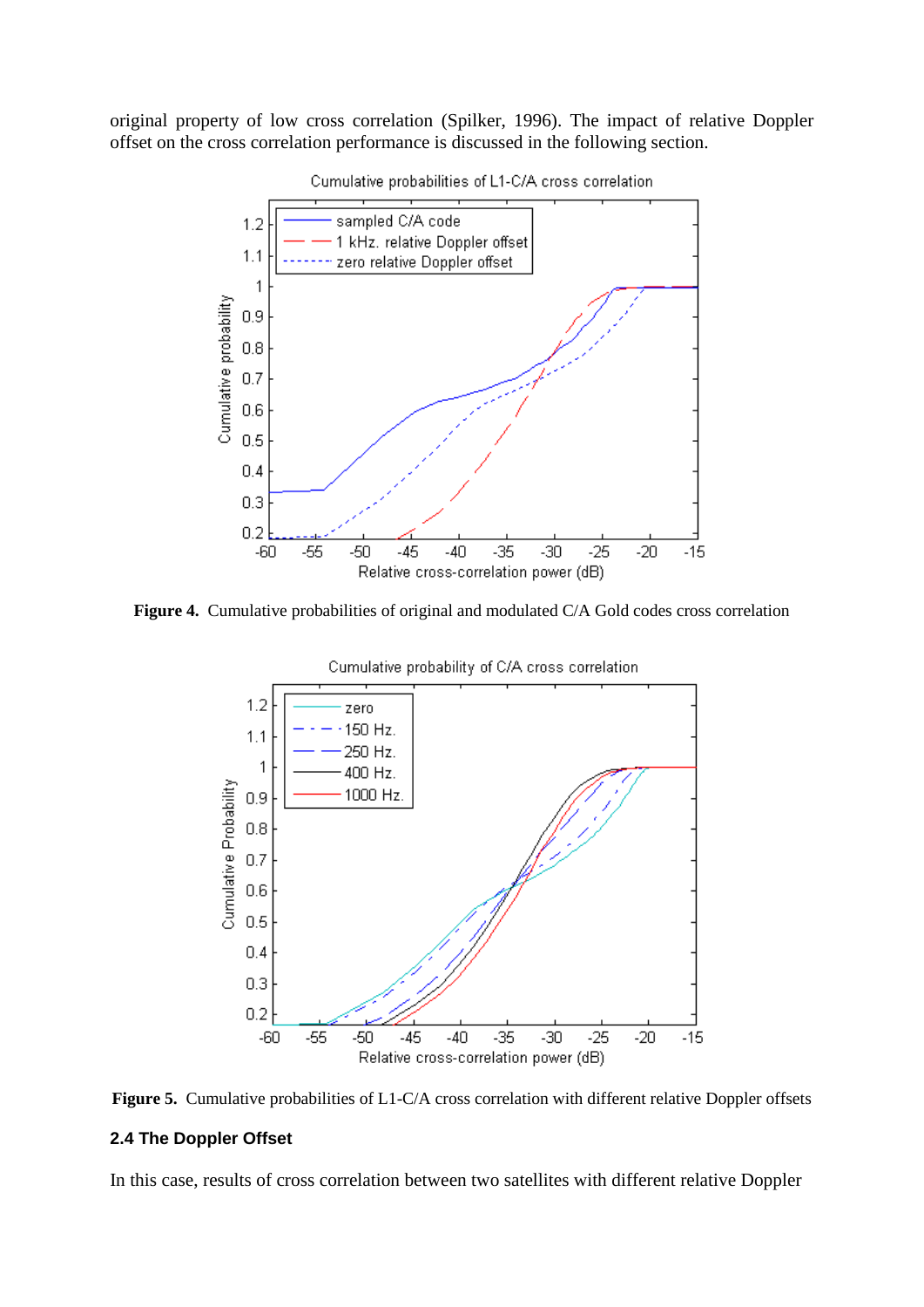offsets are observed. Figure 5 shows cumulative probabilities of these results. It can be observed that the correlation protection is worst for the "zero" relative Doppler offset and it improves as the relative Doppler offset gets away from zero until at about 400 Hz. No further improvements in the cross correlation performance are observed, for the relative Doppler offsets beyond (about) 400 Hz. This limiting effect is shown in Figure 5 by the 1 kHz relative Doppler offset curve. Figure 6 shows cumulative probabilities of cross correlation between two signals with relative Doppler offset in the range of +/- 5 kHz. at steps of 500 Hz. A cluster of similar curves is observed for all relative Doppler offsets above 500 Hz.



Cumulative probabilities of L1-C/A cross correlation

**Figure 6.** Cumulative probabilities of L1-C/A cross correlation with relative Doppler offsets of *n*  $\times$  500 Hz. (n =  $\pm$  1,  $\pm$  2, ......,  $\pm$  10)

#### **2.5 The Dwell Time**

For the raw C/A code, cumulative probability curves for integration periods of *m* milliseconds (*m* integer) are identical to that for 1 millisecond. However, performance of modulated satellite signals is improved for longer integrations because the relative Doppler offset phase is not correlated with the code. This is shown in Figure 7 for relative Doppler offsets of 200 Hz. and 500 Hz. For the zero relative Doppler offset, there is no improvement in the cross correlation performance with integration periods (IP"s) longer than 1 millisecond (Glennon *et al,* 2006). Cumulative probabilities for the zero relative Doppler offset case are shown in Figure 8. When the relative Doppler offset is an integer multiples of 1 kHz, the code of strong signal is modulated by the corresponding relative Doppler offsets (multiples of 1 kHz.) and the signal energy accumulated over any 1 millisecond segment are exactly the same. This is because the phase of the relative Doppler offset is correlated with the C/A code repeating every 1 millisecond. (Morton *et al* in 2003). Hence again for this case, as shown in Figure 9, curves for integration periods of *m* millisecond (*m* integer) are identical to that for 1 millisecond. It is clear from all these figures

that for the relative Doppler offsets, (relatively) away from *d* kHz.  $(d = 0, \pm 1, \pm 2, \dots)$ , increased dwell times significantly reduce the effect of cross correlation.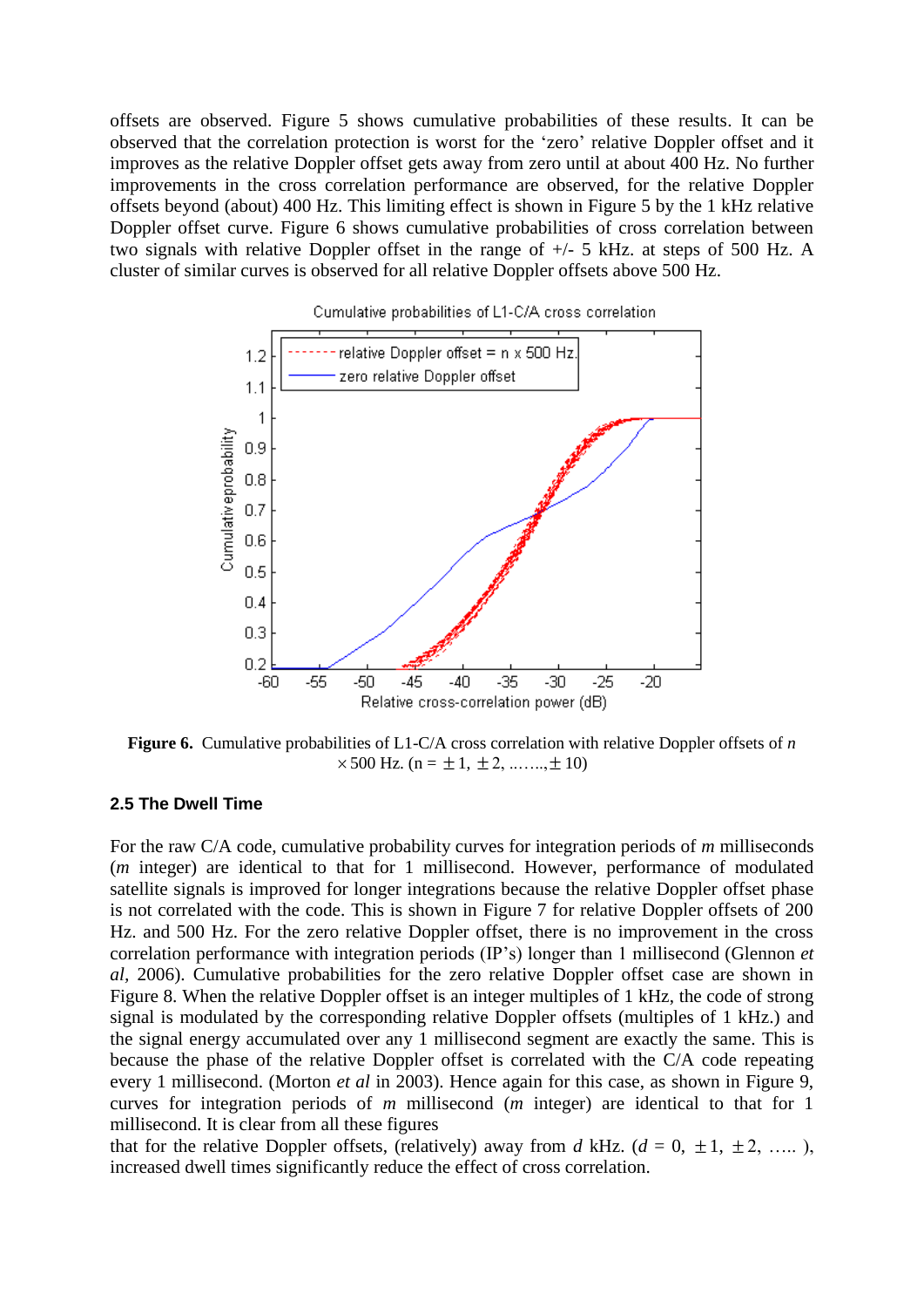

Figure 7. Cumulative probabilities of L1-C/A cross correlation with different IP's and relative Doppler offsets of 200Hz & 500 Hz.



Figure 8. Cumulative probabilities of cross correlation with different IP's for zero relative Doppler offset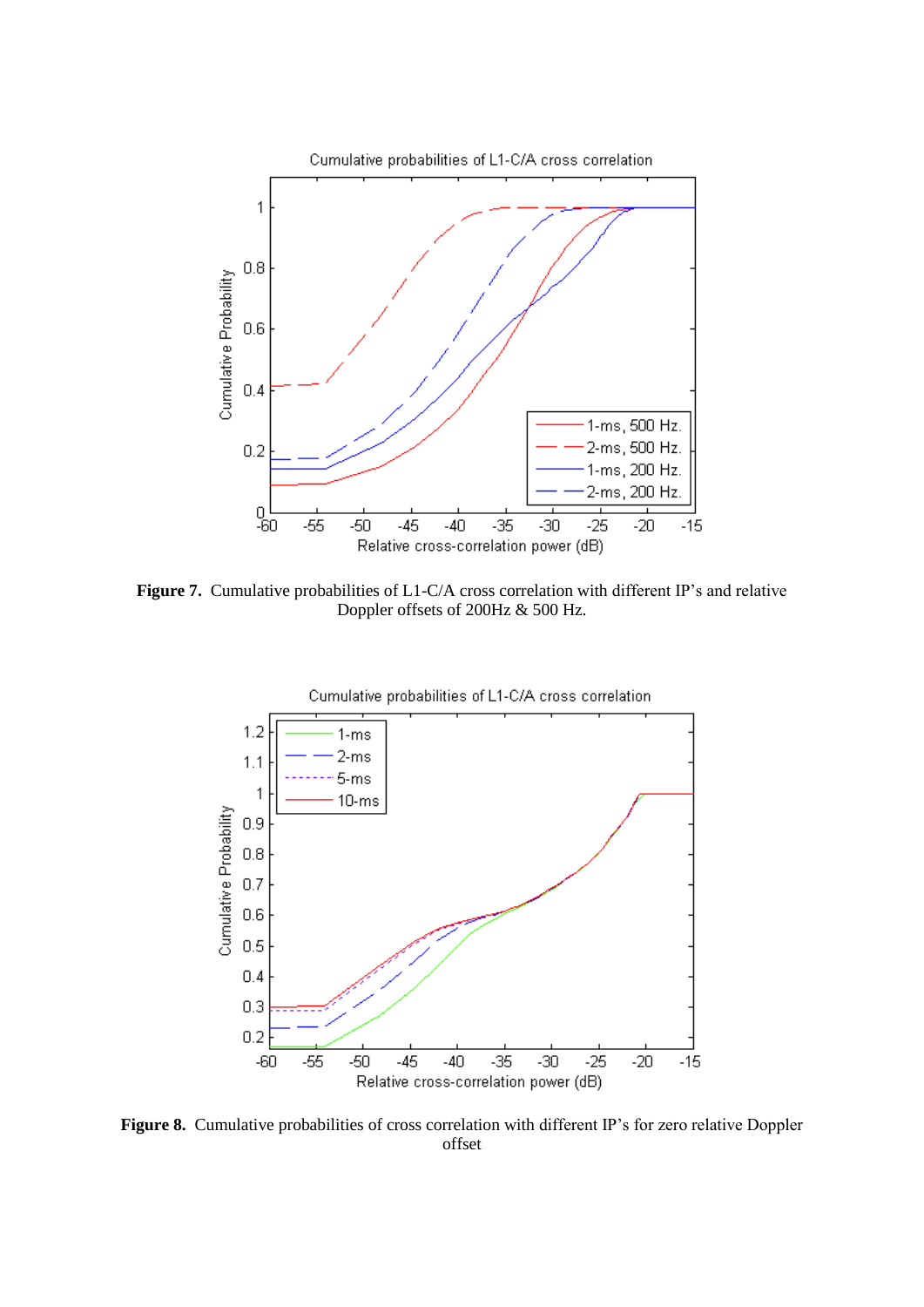

Figure 9. Cumulative probabilities of L1-C/A cross correlation with different IP's for a relative Doppler offset of 1 kHz.

#### **2.6 The Doppler Offset Observations**

In order to simulate real world scenarios, the carrier offset between the desired weak signal and strong interferers must be chosen carefully. For the purpose of this analysis, skies of Sydney were observed every 60 minutes over the course of 24 hours in real time. In each observation, the Doppler estimate of each of the visible satellite above 10 degrees elevation is recorded and the relative Doppler offset between each pair of satellites is computed. Table 1 shows a particular observation record.

| <b>Satellite PRN</b> | 24      | 30      | 12   | 5                | 6       |         |
|----------------------|---------|---------|------|------------------|---------|---------|
| 24                   |         | 1540    | 3920 | 2850             | $-680$  | $-1160$ |
| 30                   | $-1540$ |         | 2380 | 1310             | $-2220$ | $-2700$ |
| 12                   | $-3920$ | $-2380$ |      | $-1070$          | $-4600$ | $-5080$ |
|                      | $-2850$ | $-1310$ | 1070 | $\left( \right)$ | $-3530$ | $-4010$ |
| 6                    | 680     | 2220    | 4600 | 3530             |         | $-480$  |
|                      | 1160    | 2700    | 5080 | 4010             | 480     |         |

**Table 1.** A particular Doppler offset observation record

Figure 10 (generated from 24 observation records) gives the probability distribution of the relative Doppler offset between two satellites. The corresponding cumulative distribution is shown in Figure 11. Realistic Doppler distribution can now be generated by reading off the relative Doppler offsets at uniformly distributed points in the vertical axis in Figure 10. The Doppler offsets used for the experiments are then randomly chosen from this space.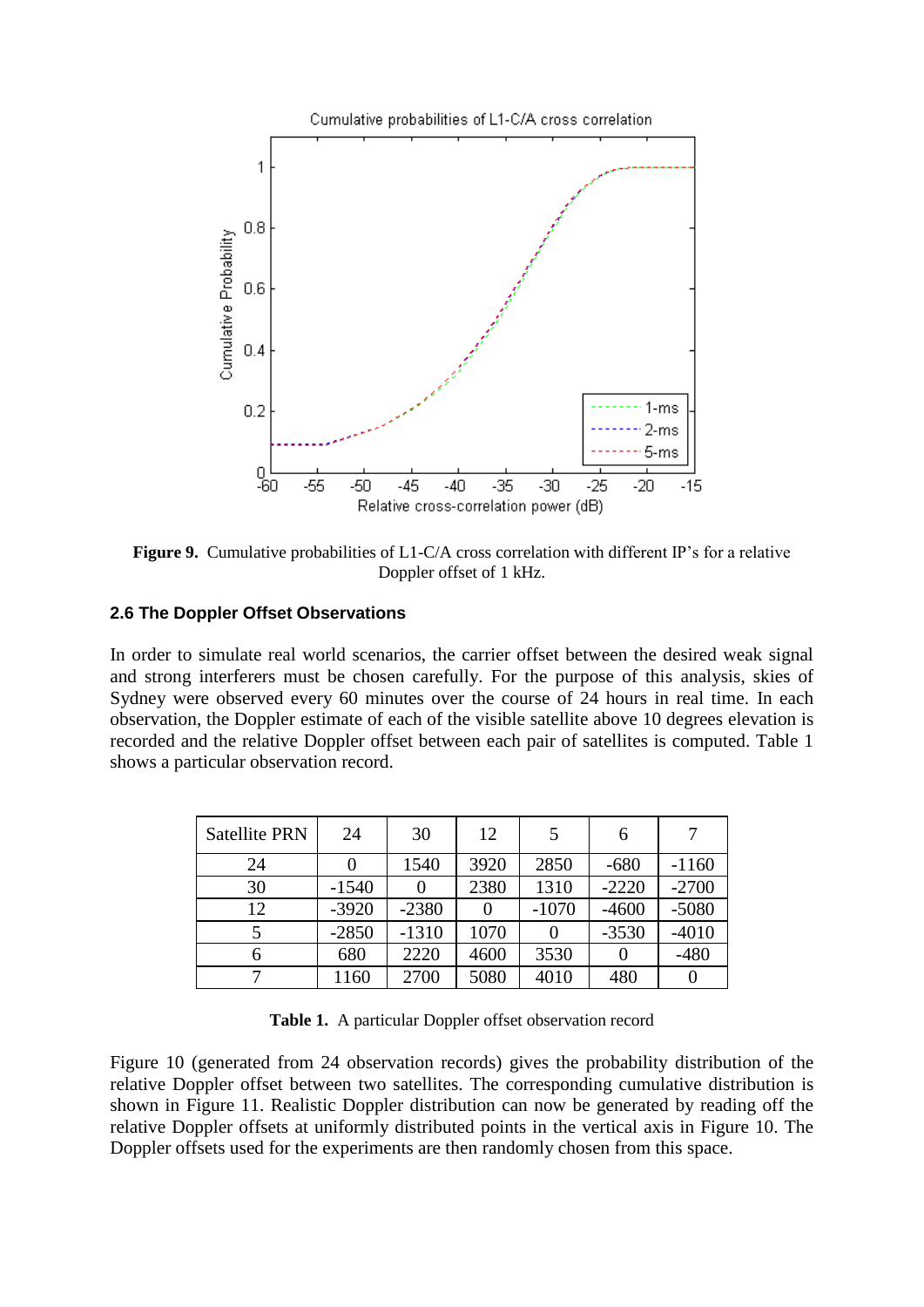

Figure 10. Probability distribution of relative Doppler offset between two satellites over Sydney



Cumulative Probability of Doppler Offset

Figure 11. Cumulative distribution of relative Doppler offset between two satellites

#### **2.7 Multiple Strong Signals**

Figure 12 (zoomed in Figure 13) illustrates the cross correlation performance of L1-C/A signal in the presence of one, two, three and four strong signals respectively. To generate each of the cumulative probability curves in Figure 12, pairs of satellites are randomly chosen from a large set of satellites. For each pair, the cross correlation is performed for a number of randomly chosen (from the curve in Figure 11) relative Doppler offsets. Cross correlation results of individual cases are then averaged to produce final values for generating each curve. It can be observed from Figure 12 and Figure 13 that the cross correlation protection of the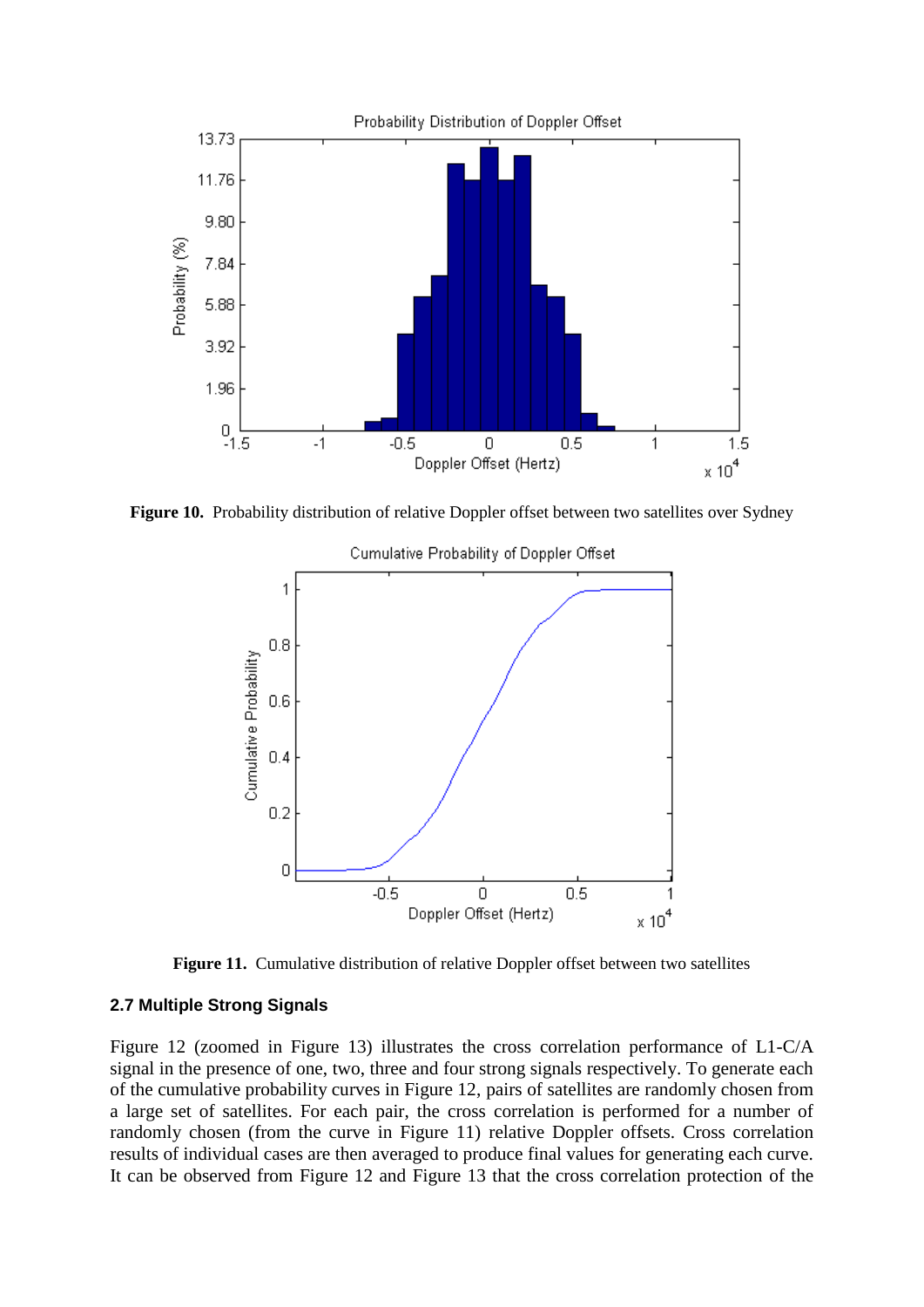### L1-C.A signal decreases as the number of strong interferers increases.



Cumulative probability of L1 cross-correlation

**Figure 12.** Cumulative probabilities of L1-C/A cross correlation in the presence of multiple strong signals



**Figure 13.** Cumulative probabilities of L1-C/A cross correlation (zoomed) in the presence of multiple strong signals

# **3. SIGNAL ACQUISTION**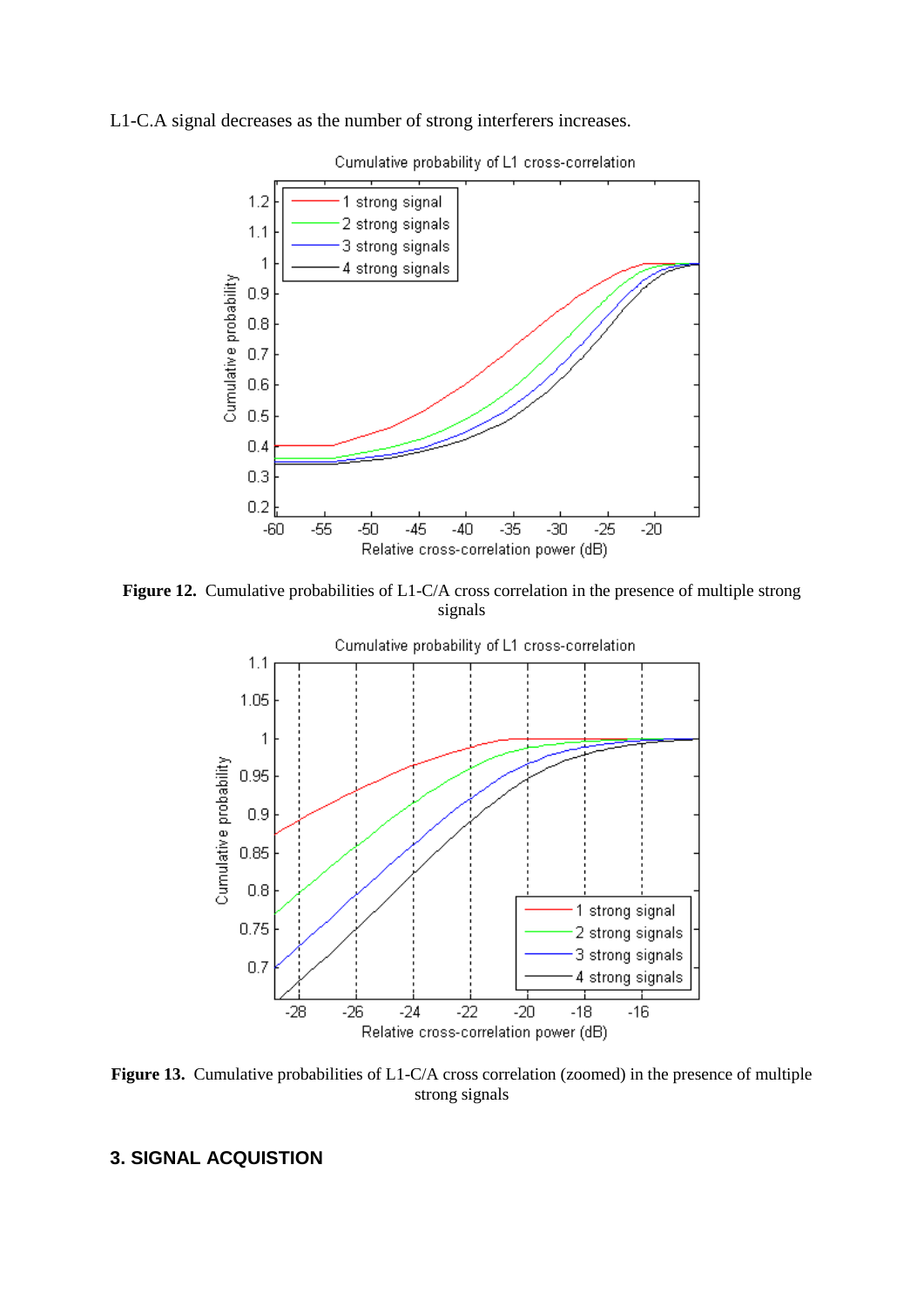#### **3.1 The Signal Search Algorithm**

The "Tong" detector (Tong, 1973) is a sequential variable dwell time detector with a reasonable computation burden and proves good for acquiring signals with low SNR levels. It is a suboptimal search detector with an average factor of only 1.58 longer than the optimal maximum length sequence detector (Ward Phillip W. *et al*, 2006). The Tong detector sets relatively lower detection thresholds, *Vt* for a certain desired probability of false alarm P*fa.* In

the Tong search algorithm, the integrated correlation envelope (approximated by)  $\sqrt{I^2 + Q^2}$ 

is computed every " $T$ " (dwell time) interval and compared with the threshold  $V<sub>t</sub>$ . During the signal search, in each cell (one code phase in a particular Doppler bin), the up/down counter  $K$  is incremented by one if the envelope exceeds the threshold, otherwise it is decremented by one. If the counter has reached maximum count value *A* , the signal is declared 'present' and the search is terminated. Similarly if the counter contents reach zero, the signal is declared "absent" and the search is terminated. So that the Tong detector is not trapped into an extended dwell in the same cell, under certain poor signal conditions, another counter ( $K_{\text{max}}$ ) sets the limit on maximum number of dwells in a cell. Table 2 lists the search parameters used in this work.

|  |            | $\mathbf{A}_{\text{max}}$ | fs $(MHz.)$ IF $(MHz.)$ |
|--|------------|---------------------------|-------------------------|
|  | 10<br>$\%$ |                           |                         |

**Table 2.** Settings for Tong search

In this work, the signal is searched in the 'correct' Doppler bin and is actually present at  $200<sup>th</sup>$ sample (cell) code offset. The search is performed across 200 cells and the number of dwells  $(N)$  is recorded. The detection threshold  $V<sub>t</sub>$  is set by equation (1)

$$
V_t = \sigma \sqrt{-2\ln P_{fa}} \tag{1}
$$

Where  $\sigma^2$  is the RMS noise power (Kaplan *et al*, 2006). To acquire very weak signal, usually blocks from coherent integration are combined incoherently for achieving the desired processing gain (Morton et al, 2003). In this analysis, extended dwell times up to 150 milliseconds are used without considering the navigation data modulation.

#### **4. ACQUISTION RESULTS**

#### **4.1 Acquisition Results in the Absence of Strong Signals**

A specific search space is provided to the Tong detector for different conditions of the SNR levels (of the desired weak signal), relative Doppler offsets (between the desired and interfering signals) and the dwell times. Table 3 gives the number of searches ( *N* ) performed to acquire the signal with given SNR ( $dB$ ) and dwell time  $T$  (ms), in the absence of any strong signal. The threshold  $(V<sub>t</sub>)$  is kept constant for each T. The numbers in Table 3, depict an estimate of number of searches required for signal acquisition under given conditions and may slightly vary with random thermal noise. A value of  $N$  around 450 states the signal as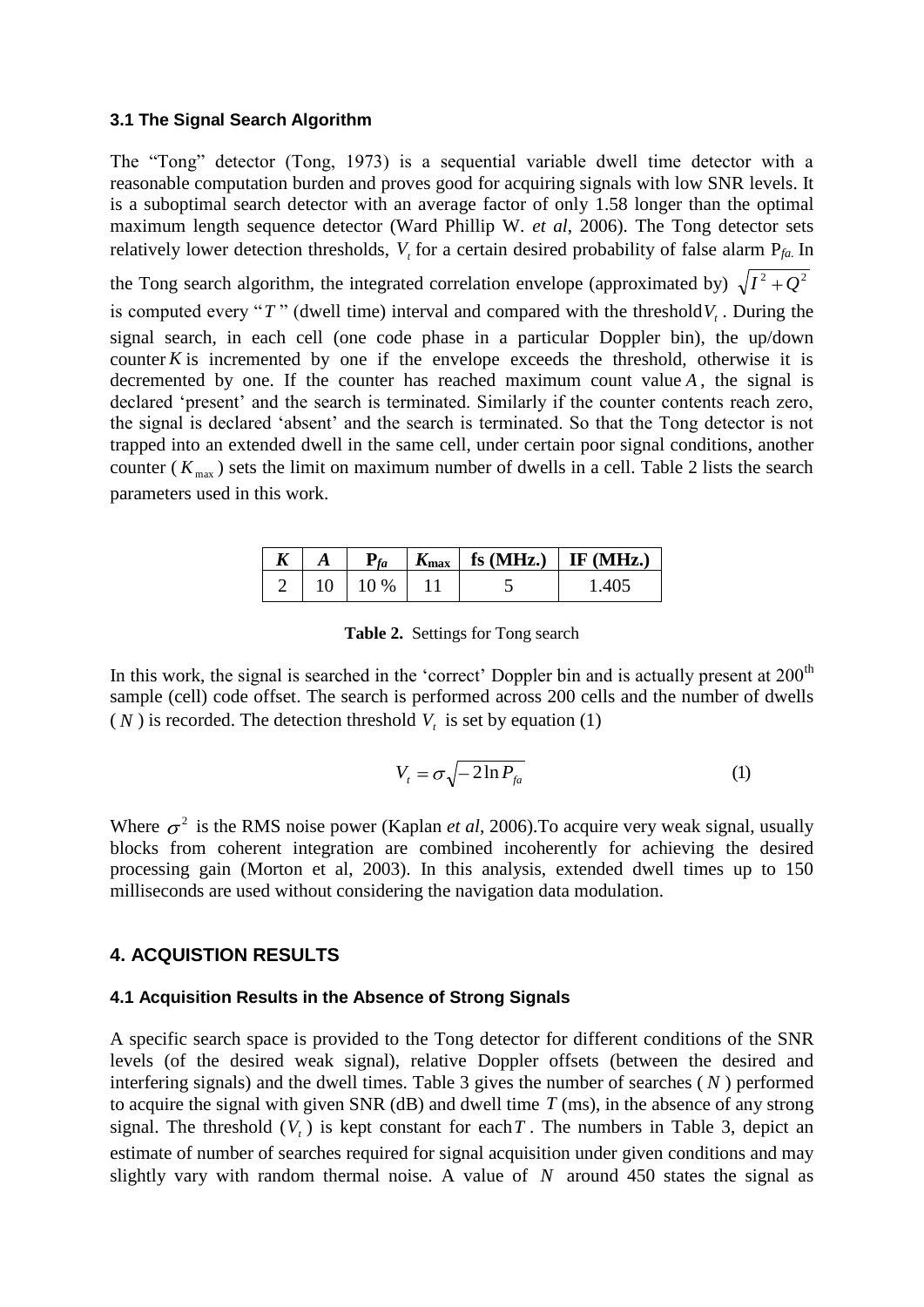'acquired' reliably.

| <b>SNR</b> | $T = 10$ ms | $T = 50$ ms | $T = 100$ ms | $T = 150$ ms |
|------------|-------------|-------------|--------------|--------------|
| $-35$ dB   | 452         | 460         | 460          | 460          |
| $-40$ dB   |             | 450         | 457          | 436          |
| $-45$ dB   |             |             | 437          | 129          |
| $-50$ dB   | -           |             | 432          | 433          |

**Table 3.** Number of acquisition searches in the absence of strong signals (- indicates not acquired)

Similar values of N can be observed all across the table. This is because very long dwell times are used and no false acquisitions are observed. It can also be observed from Table 3 that longer IP"s assist in acquiring weaker signals.

### **4.2 Acquisition in the Presence of Multiple Strong Signals**

Tables  $4$  (a, b, c, d) give the number of searches  $(N)$  performed to acquire the signal in the presence of multiple strong signals, under different dwell times *T* (ms) and relative Doppler offsets ∆f (Hertz) conditions. The strong signals used for this analysis have SNR of -19 dB each as used by Morton *et al*, 2003. A value of  $N$  like " $x/y$ " indicates that the search algorithm produced "x" false alarms in a total of "y" searches without acquiring the signal. It can be observed from these tables that for the zero relative Doppler offset, extended dwell times do not assist in preventing the cross correlation noise. For example in Table 4(a), the weak signal with SNR level of -45 dB could not be acquired with up to 150 miliseconds of integration period. On the other hand the same signal is successfully acquired with IP"s of 100 and 150 milliseconds for the relative Doppler offsets of 250 Hz. and 500 Hz. At the same time it can be observed that the number of searches  $(N)$  and rate of false alarms significantly increase for the zero relative Doppler offset case. For example in Table 4(a), for  $T=100, -45$ dB signal is successfully acquired in 442 searches ( $\Delta f = 250$ ) without any false alarm while with the zero relative Doppler offset, it could not be acquired in 608 searches with 27 false alarms (608/27). It can be observed that these figures get worse as more strong signals are introduced into the analysis. These results of acquisition verify our analysis of the L1-C/A cross correlation in the presence of multiple strong signals, under different conditions of relative power levels and Doppler offset between the desired weak signal and strong interferers. Note that each value of  $N$  in the acquisition results is obtained from single trial, for the given conditions. The interpretation of these tables can be improved by considering average of several iterations for generating each value of *N* .

| <b>SNR</b> | $T = 10$       |                          | $T = 50$   |                |            | $T = 100$ |            |            | $T = 150$  |          |     |            |
|------------|----------------|--------------------------|------------|----------------|------------|-----------|------------|------------|------------|----------|-----|------------|
|            | Δf             | $\Delta f$               | $\Delta f$ | Δf             | $\Delta f$ | Δf        | $\Delta f$ | $\Delta f$ | $\Delta f$ | Δf       | Δf  | $\Delta f$ |
|            | $\overline{0}$ | 250                      | 500        | $\overline{0}$ | 250        | 500       |            | 250        | 500        | $\theta$ | 250 | 500        |
| $-35$      | 511            | 443                      | 430        | 767/26         | 454        | 451       | 645/26     | 468        | 454        | 636/31   | 472 | 472        |
| $-40$      | -              | 425                      | 430        | 642/24         | 429        | 446       | 606/24     | 460        | 460        | 642/26   | 452 | 448        |
| $-45$      | -              | $\overline{\phantom{0}}$ | -          | 628/20         |            | -         | 608/27     | 442        | 454        | 645/30   | 440 | 442        |
| $-50$      | -              | $\overline{\phantom{0}}$ | -          | 600/16         |            | -         | 639/25     |            |            | 665/28   | 446 | 431        |

**(a).** Single strong signal case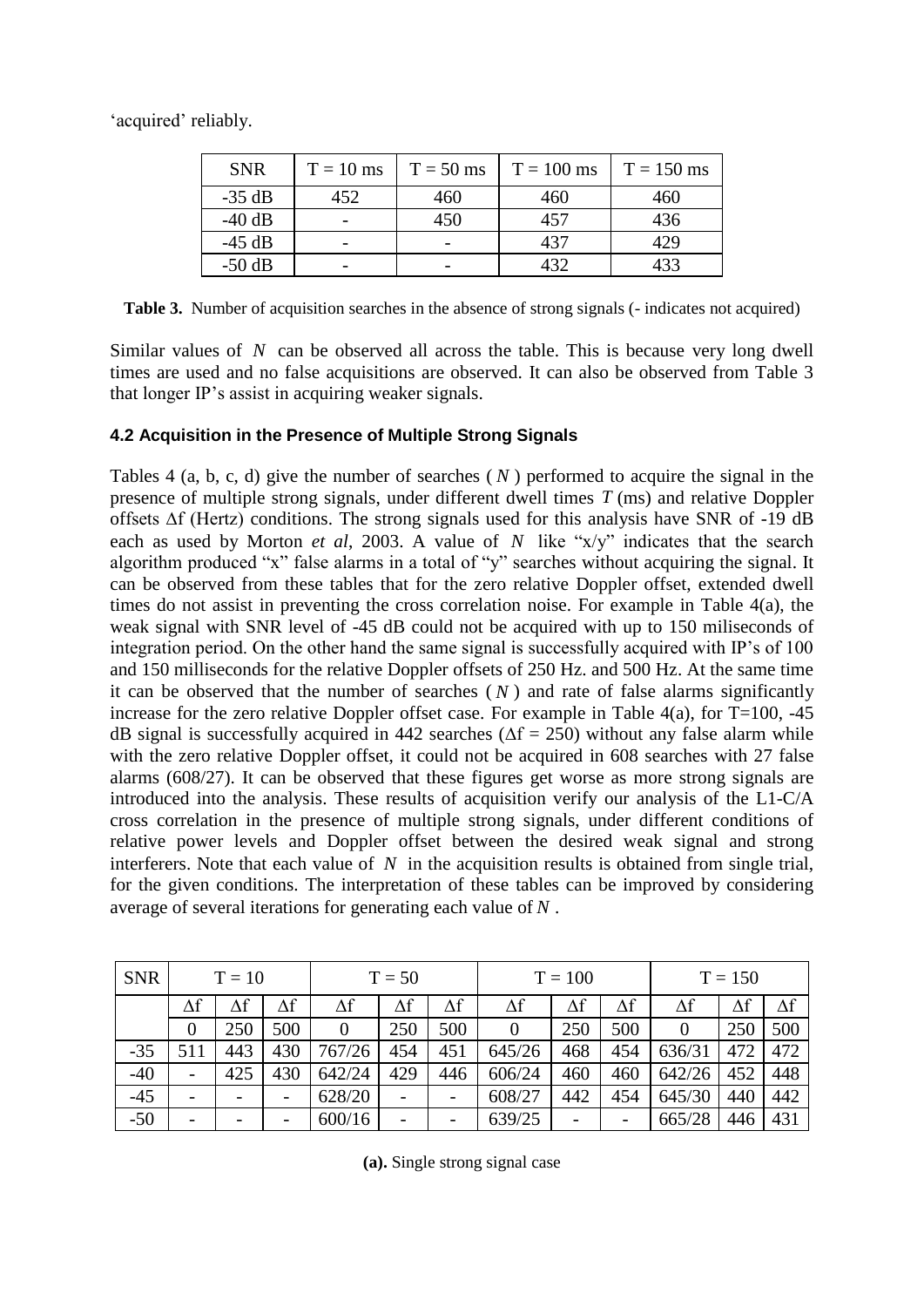| <b>SNR</b> | $T = 10$ |            | $T = 50$   |        |            | $T = 100$                |                |     | $T = 150$  |            |     |            |
|------------|----------|------------|------------|--------|------------|--------------------------|----------------|-----|------------|------------|-----|------------|
|            | Δf       | $\Delta f$ | $\Delta f$ | Δf     | $\Delta f$ | Δf                       | Δf             | Δf  | $\Delta f$ | $\Delta f$ | Δf  | $\Delta f$ |
|            |          | 250        | 500        | 0      | 250        | 500                      | $\overline{0}$ | 250 | 500        | $\theta$   | 250 | 500        |
| $-35$      | 621/7    | 436        | 431        | 768/35 | 453        | 436                      | 835/47         | 468 | 454        | 827/48     | 484 | 500        |
| $-40$      | 541      | 461        |            | 806/34 | 432        | 443                      | 826/46         | 460 | 460        | 826/49     | 468 | 486        |
| $-45$      | 566/2    |            |            | 806/36 |            | 441                      | 820/42         | 442 | 454        | 830/51     | 440 | 442        |
| $-50$      | 594/2    |            |            | 758/29 | -          | $\overline{\phantom{0}}$ | 811/46         | 465 | -          | 833/47     | 450 | 456        |

**(b).** Two strong signals case

| <b>SNR</b> | $T = 10$ |     |            | $T = 50$ |     |            | $T = 100$  |     |                          | $T = 150$ |     |     |
|------------|----------|-----|------------|----------|-----|------------|------------|-----|--------------------------|-----------|-----|-----|
|            | Δf       | Δf  | $\Delta f$ | Δf       |     | $\Delta f$ | $\Delta f$ |     | $\Delta f$               | Δf        | Δf  | Δf  |
|            |          | 250 | 500        | 0        | 250 | 500        | 0          | 250 | 500                      | $\theta$  | 250 | 500 |
| $-35$      | 767/12   | 462 | 460        | 808/50   | 455 | 462        | 894/59     | 468 | 454                      | 873/62    | 454 | 470 |
| $-40$      | 676/13   | -   | 447        | 840/48   | 469 | 441        | 882/61     | 460 | 460                      | 864/63    | 460 | 462 |
| $-45$      | 685/10   |     |            | 814/46   | 443 | -          | 892/59     | 442 | 454                      | 871/64    | 440 | 442 |
| $-50$      | 750/19   |     |            | 889/45   | 408 |            | 905/58     |     | $\overline{\phantom{a}}$ | 881/62    | 423 | 463 |

**(c).** Three strong signals case

| <b>SNR</b> | $T = 10$   |            |            | $T = 50$ |            |            | $T = 100$  |            |            | $T = 150$ |            |            |
|------------|------------|------------|------------|----------|------------|------------|------------|------------|------------|-----------|------------|------------|
|            | $\Delta f$ | $\Delta f$ | $\Delta f$ | Δf       | $\Delta f$ | $\Delta f$ | $\Delta f$ | $\Delta f$ | $\Delta f$ | Δf        | $\Delta f$ | $\Delta f$ |
|            |            | 250        | 500        |          | 250        | 500        |            | 250        | 500        | $\Omega$  | 250        | 500        |
| $-35$      | 789/10     | 425        | 429        | 973/62   | 441        | 447        | 887/62     | 468        | 454        | 887/65    | 464        | 460        |
| $-40$      | 897/22     |            | 437        | 887/65   | 438        | 439        | 876/64     | 448        | 464        | 870/64    | 464        | 448        |
| $-45$      | 875/30     |            |            | 853/66   |            |            | 872/66     | 438        | 434        | 890/64    | 450        | 440        |
| $-50$      | 872/29     |            | -          | 929/61   |            |            | 909/56     |            |            | 901/66    | 446        | 455        |

**(d).** Four strong signals case

**Table 4.** Number of acquisition searches in the presence of strong signals (- indicates not acquired)

# **5. CONCLUSIONS**

Weak signal acquisition is a particular concern for GPS based indoor services like Wireless E911 etc. The cross correlation of local replica of the desired weak signal with a strong received GPS signal may exceed the detection threshold causing the false acquisition. This becomes worse as the number of interferers (strong received GPS signals) increases. This paper presents a detailed analysis of the L1-C/A cross correlation in the presence of multiple strong signals under different conditions of relative Doppler offsets and dwell times. Acquisition of weak signals (of different SNR levels) is performed under these conditions and the results are presented. The results identified that for relative Doppler offsets (relatively) away from *d* k Hz. ( $d = 0, \pm 1, \pm 2, \dots$ ), extended dwell times significantly reduce the effect of cross correlation, leading to improved probability of detection.